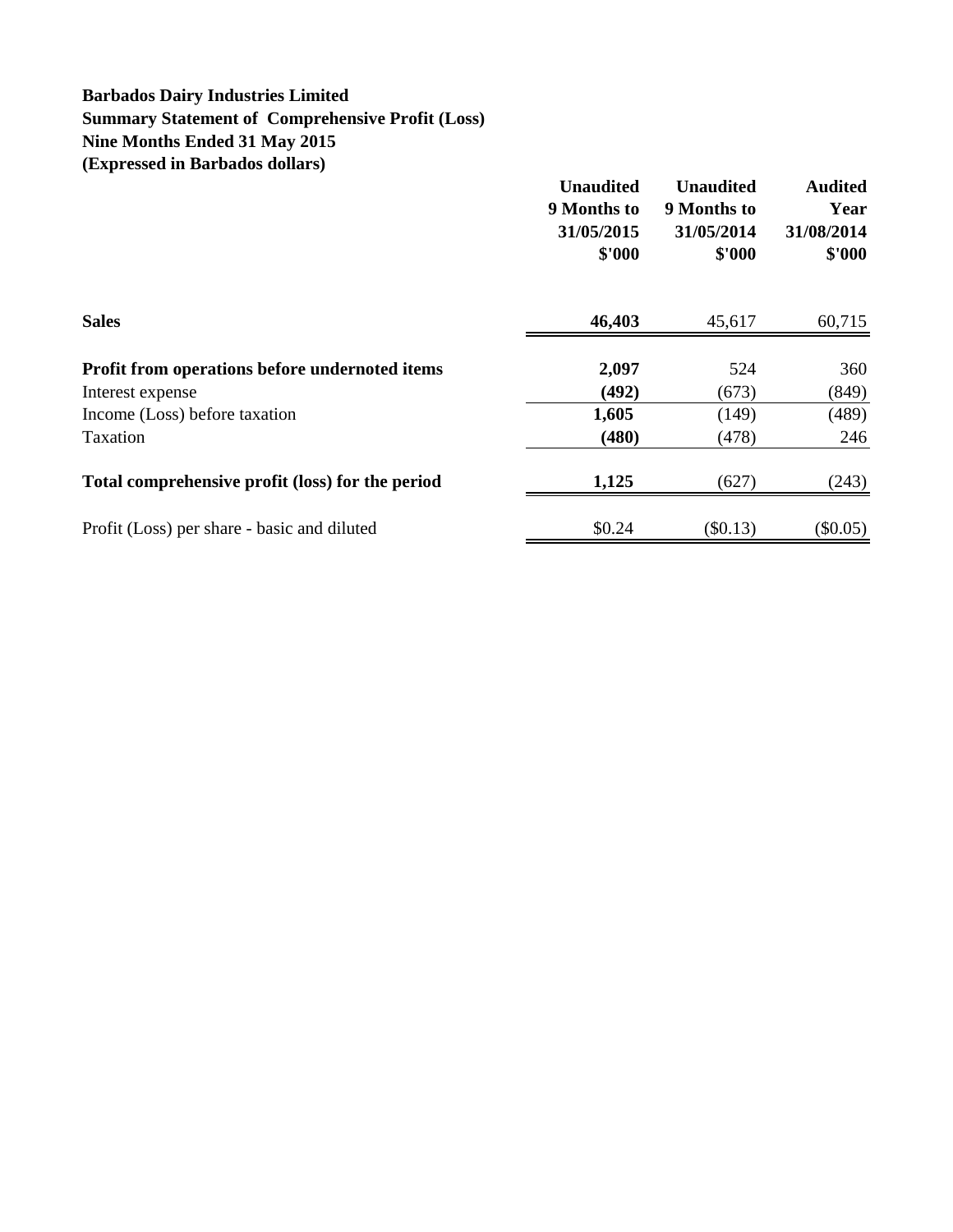# **Barbados Dairy Industries Limited Summary Statement of Financial Position As of 31 May 2015 (Expressed in Barbados dollars)**

|                                          | <b>Unaudited</b><br>31/05/2015<br>\$'000 | <b>Unaudited</b><br>31/05/2014<br>\$'000 | <b>Audited</b><br>31/08/2014<br>\$'000 |
|------------------------------------------|------------------------------------------|------------------------------------------|----------------------------------------|
| <b>Current assets</b>                    | 17,925                                   | 16,769                                   | 16,456                                 |
| <b>Current liabilities</b>               | 19,562                                   | 18,396                                   | 22,921                                 |
| <b>Working capital deficiency</b>        | (1,637)                                  | (1,627)                                  | (6, 465)                               |
| <b>Property, plant and equipment</b>     | 23,887                                   | 26,313                                   | 26,218                                 |
| <b>Pension plan asset</b>                | 4,381                                    | 4,664                                    | 4,381                                  |
| <b>Deferred tax asset</b>                | 3,752                                    | 3,476                                    | 4,232                                  |
| Long-term liabilities                    | (4,198)                                  | (7,685)                                  | (3,306)                                |
| <b>Post-employment medical liability</b> | (326)                                    | (610)                                    | (326)                                  |
|                                          | 25,859                                   | 24,531                                   | 24,734                                 |
| <b>Shareholders' equity</b>              |                                          |                                          |                                        |
| Share capital                            | 998                                      | 998                                      | 998                                    |
| <b>Other Reserves</b>                    | (141)                                    |                                          | (141)                                  |
| Retained earnings                        | 25,002                                   | 23,533                                   | 23,877                                 |
|                                          | 25,859                                   | 24,531                                   | 24,734                                 |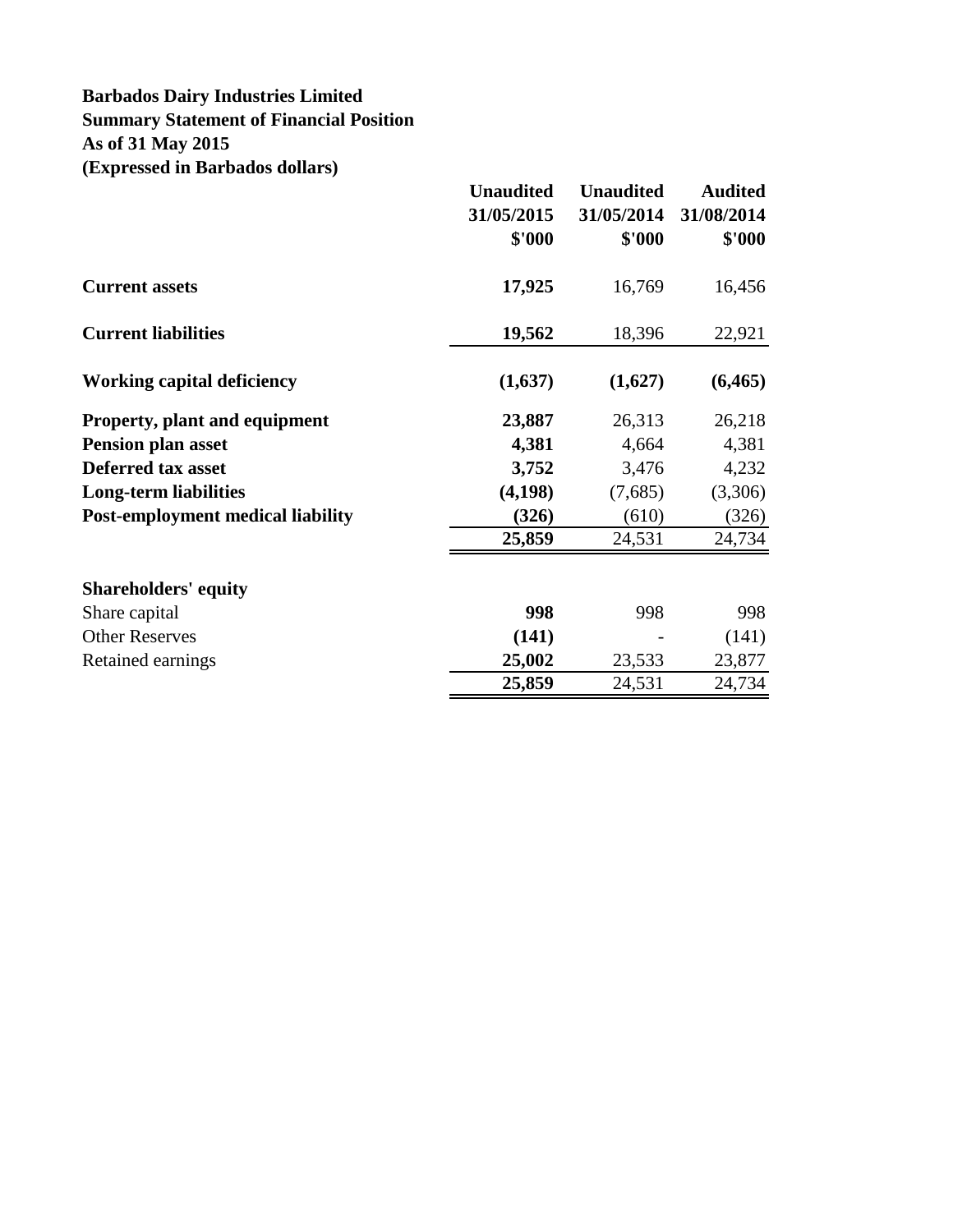# **Barbados Dairy Industries Limited Summary Statement of Cash Flows Nine Months ended 31 May 2015 (Expressed in Barbados dollars)**

|                                                 | <b>Unaudited</b> | <b>Unaudited</b>        | <b>Audited</b> |
|-------------------------------------------------|------------------|-------------------------|----------------|
|                                                 |                  | 9 Months to 9 Months to | Year           |
|                                                 | 31/05/2015       | 31/05/2014              | 31/08/2014     |
|                                                 | \$'000           | \$'000                  | \$'000         |
| <b>Cash flows from operating activities</b>     |                  |                         |                |
| Income (Loss) before taxation                   | 1,605            | (149)                   | (489)          |
| Adjustments for non-cash items                  | 3,462            | 3,357                   | 4,908          |
| Operating profit before working capital changes | 5,067            | 3,208                   | 4,419          |
| Net working capital changes                     | (3,993)          | 553                     | 2,753          |
| Net cash from operating activities              | 1,074            | 3,761                   | 7,172          |
| Net cash used in investing activities           | (1,132)          | (528)                   | (1,797)        |
| Net cash from (used in) financing activities    | 1,648            | (3,035)                 | (4,055)        |
| Increase in cash                                | 1,590            | 198                     | 1,320          |
| <b>Cash</b> - beginning of period               | (3,393)          | (4,713)                 | (4,713)        |
| <b>Cash</b> - end of period                     | (1,803)          | (4,515)                 | (3,393)        |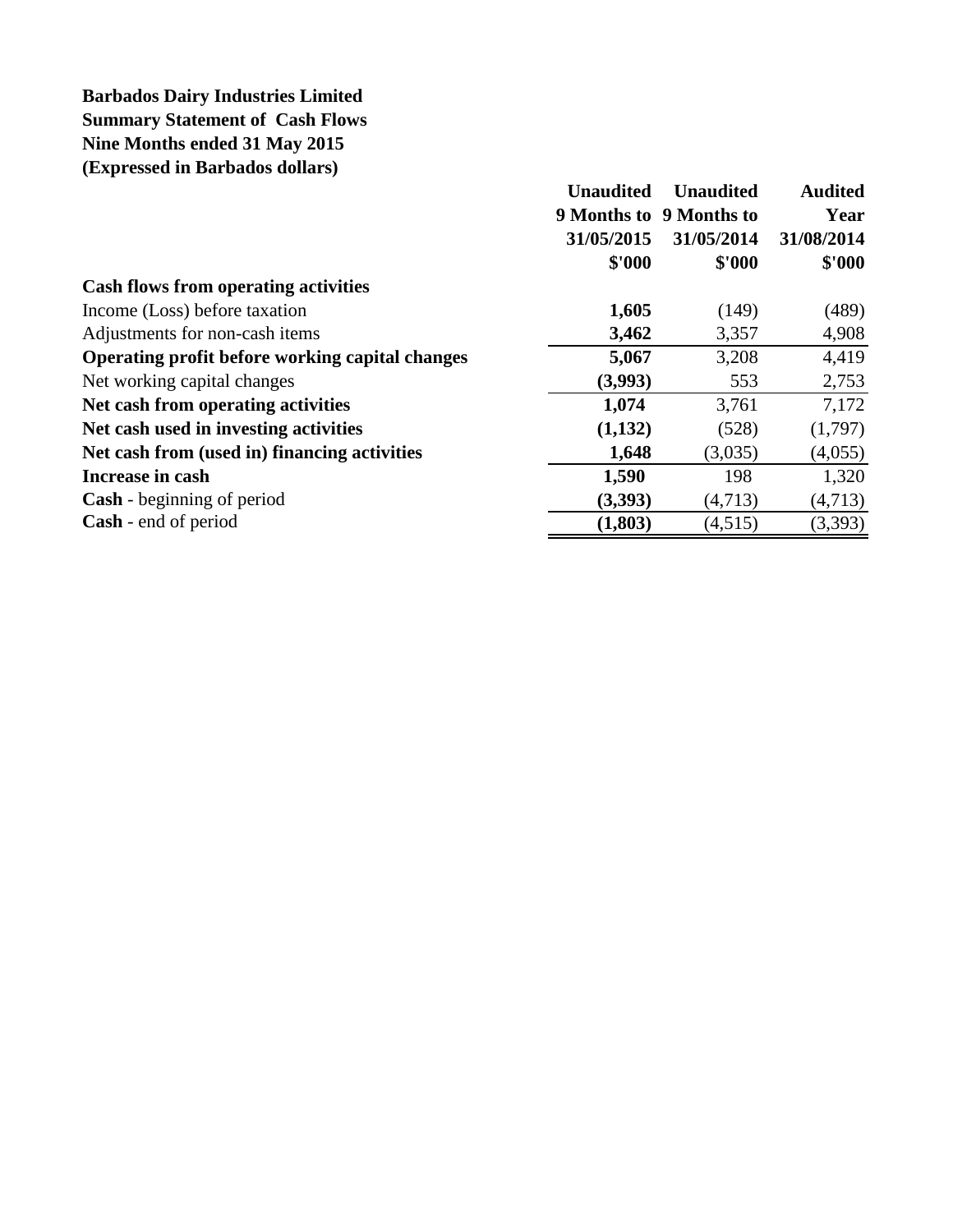## **Barbados Dairy Industries Limited**

# **Summary Statement of Changes in Equity Nine Months ended 31 May 2015 (Expressed in Barbados dollars)**

|                                                | <b>Unaudited</b><br>9 Months to<br>31/05/2015<br>\$'000 | <b>Unaudited</b><br>9 Months to<br>31/05/2014<br>\$'000 | <b>Audited</b><br>Year<br>31/08/2014<br>\$'000 |
|------------------------------------------------|---------------------------------------------------------|---------------------------------------------------------|------------------------------------------------|
| Balance at the beginning of the period as      |                                                         |                                                         |                                                |
| previously reported                            | 24,734                                                  | 25,158                                                  | 25,158                                         |
| Prior period adjustment                        |                                                         |                                                         | 314                                            |
| Balance at the beginning of the period as      |                                                         |                                                         |                                                |
| restated                                       | 24,734                                                  | 25,158                                                  | 25,472                                         |
| <b>Other Reserves</b>                          |                                                         |                                                         | (495)                                          |
| Net comprehensive profit (loss) for the period | 1,125                                                   | (627)                                                   | (243)                                          |
|                                                | 25,859                                                  | 24,531                                                  | 24,734                                         |